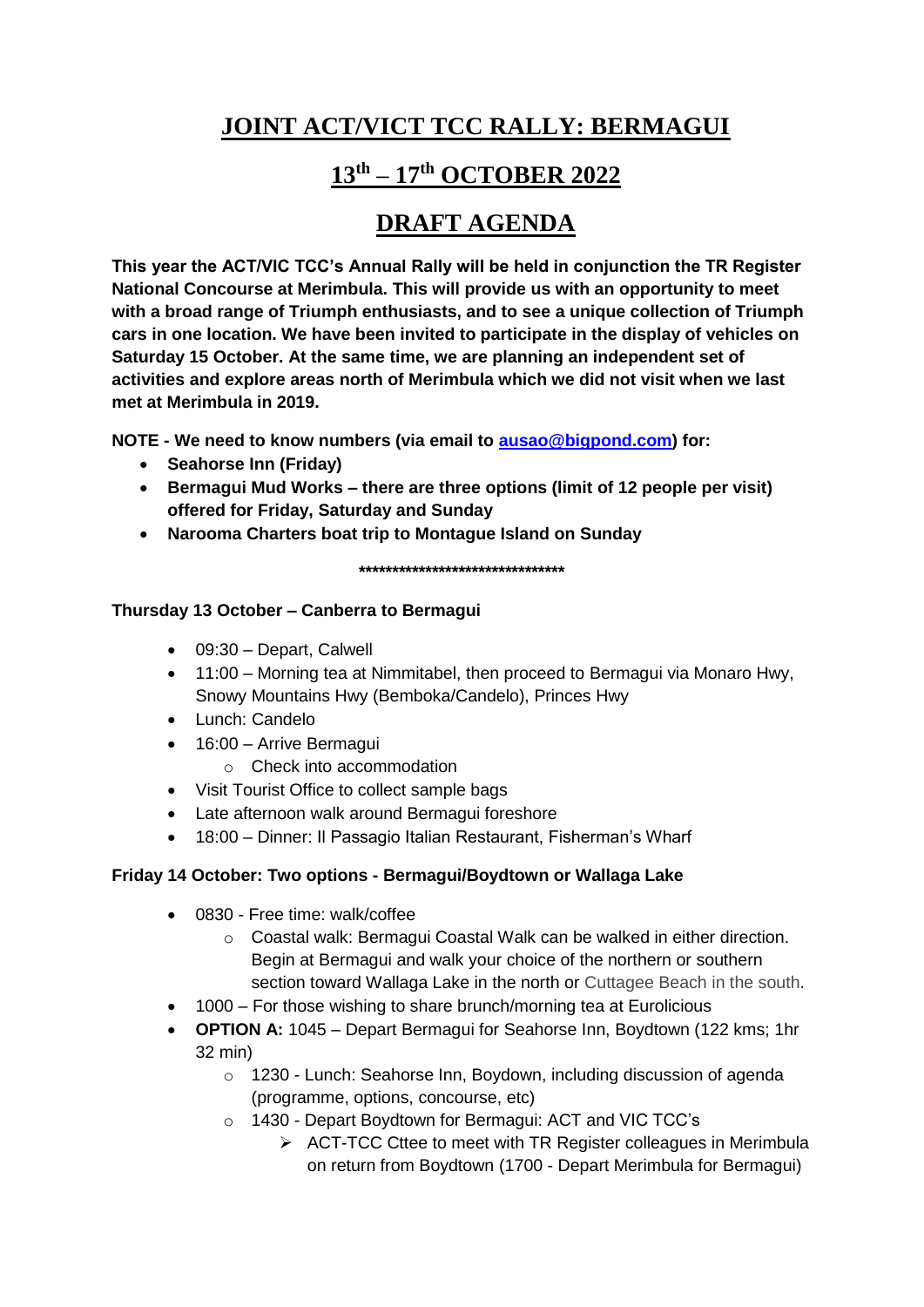- **OPTION B: Bermagui and surrounds** 
	- o 1000: Morning Coffee at Bermi's at Bermagui
	- o 1100: Bermagui Mud Works boutique pottery manufacturer
	- o 1215: Camel Rock Brewery, Wallaga Lake with our Vic TCC colleagues
- 1900 Annual ACT/VIC Dinner: Bermagui Country Club *(note change of time)*  $\circ$  Rally BBQ to commemorate our 16<sup>th</sup> year of joint activities

# **Saturday 15 October: Merimbula**

- 0830: Depart Bermagui for Merimbula (1hr 5 mins; 68 kms)
- **OPTION A:** Concourse event (1000 1500)
	- o Arrive Merimbula for TR Register Concourse display at Ford Park in Merimbula *(ACT/VIC participants to enter for display section)*
- **OPTION B:** Bermagui/Merimbula
	- o 0930: Bermagui Mud Works boutique pottery manufacturer
	- o 1000: For those wishing to share brunch/morning tea at Bermi's at **Bermagui**
	- o 1100: Depart Bermagui and explore Merimbula, including the Boardwalk to the Sunset Kiosk for coffee/lunch [\(https://restaurantguru.com/Merimbula-Sunset-Kiosk-Merimbula\)](https://restaurantguru.com/Merimbula-Sunset-Kiosk-Merimbula)
- 1900: Dinner: Bermagui Hotel

#### **Sunday 16 October: Narooma**

- Free Morning
- **OPTION:** 1000: Bermagui Mud Works boutique pottery manufacturer
- 1100: Depart Bermagui for Narooma (40 mins; 39 kms)
- 12:00 ACT/VIC TCC's: Narooma Golf Club [\(https://www.naroomagolf.com.au/\)](https://www.naroomagolf.com.au/)
- **OPTION A:** free afternoon to explore Narooma before assembling at Narooma wharf for boat trip to Montague Island (penguin cruise) [\(https://naroomacharters.com.au/?gclid=EAIaIQobChMIyMu93Zez-](https://naroomacharters.com.au/?gclid=EAIaIQobChMIyMu93Zez-AIVb5JmAh1YOww9EAAYASAAEgL14PD_BwE)[AIVb5JmAh1YOww9EAAYASAAEgL14PD\\_BwE\)](https://naroomacharters.com.au/?gclid=EAIaIQobChMIyMu93Zez-AIVb5JmAh1YOww9EAAYASAAEgL14PD_BwE)
	- o *The boat trip is \$140/person and we need to know numbers by end July so please advise me via email at* [ausao@bigpond.com](mailto:ausao@bigpond.com)
	- o 1615: Assemble at Narooma wharf for boat trip to Montague Island
	- 19:45 Dinner at the Club, Narooma
- **OPTION B:** 14:00 Drive to Tilba Tilba for a walk around the village (19 mins; 20 kms)
	- o 1600: Bermagui Mudworks
	- $\circ$  Return to Bermagui for dinner at leisure: there is a good range of venues from which to choose

### **Monday 17 October: Return to Canberra via Pambula**

- 1000: ACT/VIC TCC's: Bermagui to Cobargo farewell lunch (21 kms; 20 mins) o 1200: Lunch at Cobargo Hotel
- 1330: VIC-TCC return to Melbourne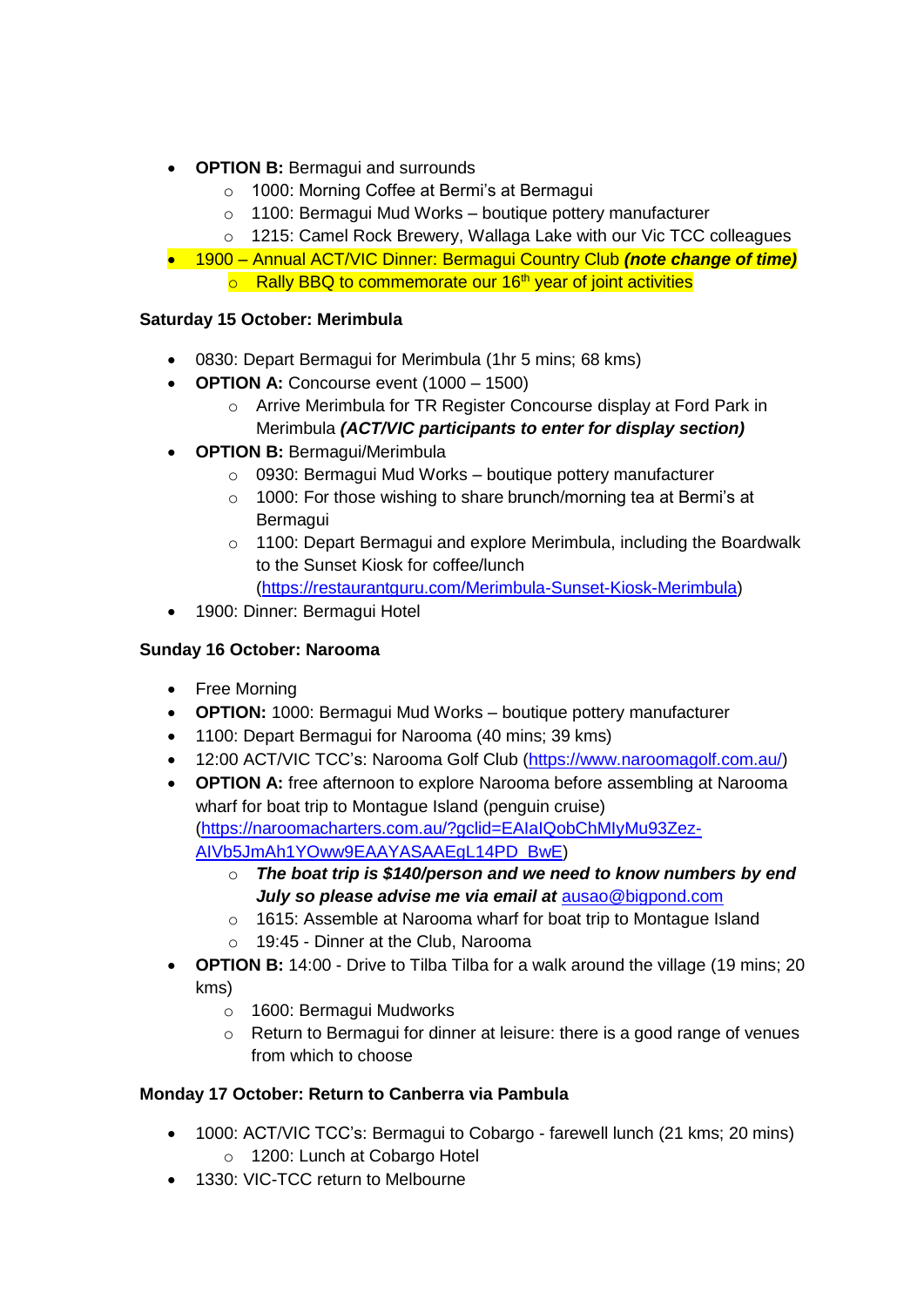1330: ACT-TCC return to Canberra (or southern NSW) via Nimmitabel (or Bateman's Bay)

#### **Accommodation:**

- Bermagui Motor Inn: 38 Lamont St, Bermagui NSW 2546 (Tel: (02) 6493 4311)
	- o <http://www.bermaguimotorinn.com.au/>
	- o Mention Triumph Car Club and please advise Anthony of your booking and number of people
- Reflections Holiday Park, Bermagui: Telephone (02 6493 3862) to make a booking and mention that you are part of the Triumph Car Club 1 Lamont Street, Bermagui 2546 NSW Australia [bermagui@reflectionsholiday.com.au](mailto:bermagui@reflectionsholiday.com.au)
- Harbourview House, Bermagui 56-58 Lamont St, Bermagui NSW 2546 o (Tel:0456 821 818)

#### **Contact:**

- Please advise Anthony Ockwell of your attendance:
	- o Email: ausao@bigpond.com
	- o Mob: 0418438783

#### **Past Events:**

| 2006 | Albury – Wodonga  | 2015 | <b>Griffith</b>                          |
|------|-------------------|------|------------------------------------------|
| 2007 | Eden              | 2016 | <b>Lakes Entrance</b>                    |
| 2008 | <b>Bairnsdale</b> | 2017 | Cootamundra                              |
| 2009 | Tumbarumba        | 2018 | <b>Ballarat</b>                          |
| 2010 | <b>Bendigo</b>    | 2019 | <b>Merimbula</b>                         |
| 2011 | Junee             | 2012 | <b>Wangaratta (Cancelled due to</b>      |
| 2012 | <b>Beechworth</b> |      | Covid)                                   |
| 2013 | Canberra          | 2021 | <b>Griffith (March: Ross Harvie Run)</b> |
| 2014 | Yarrawonga        |      | <b>Wangaratta (October)</b>              |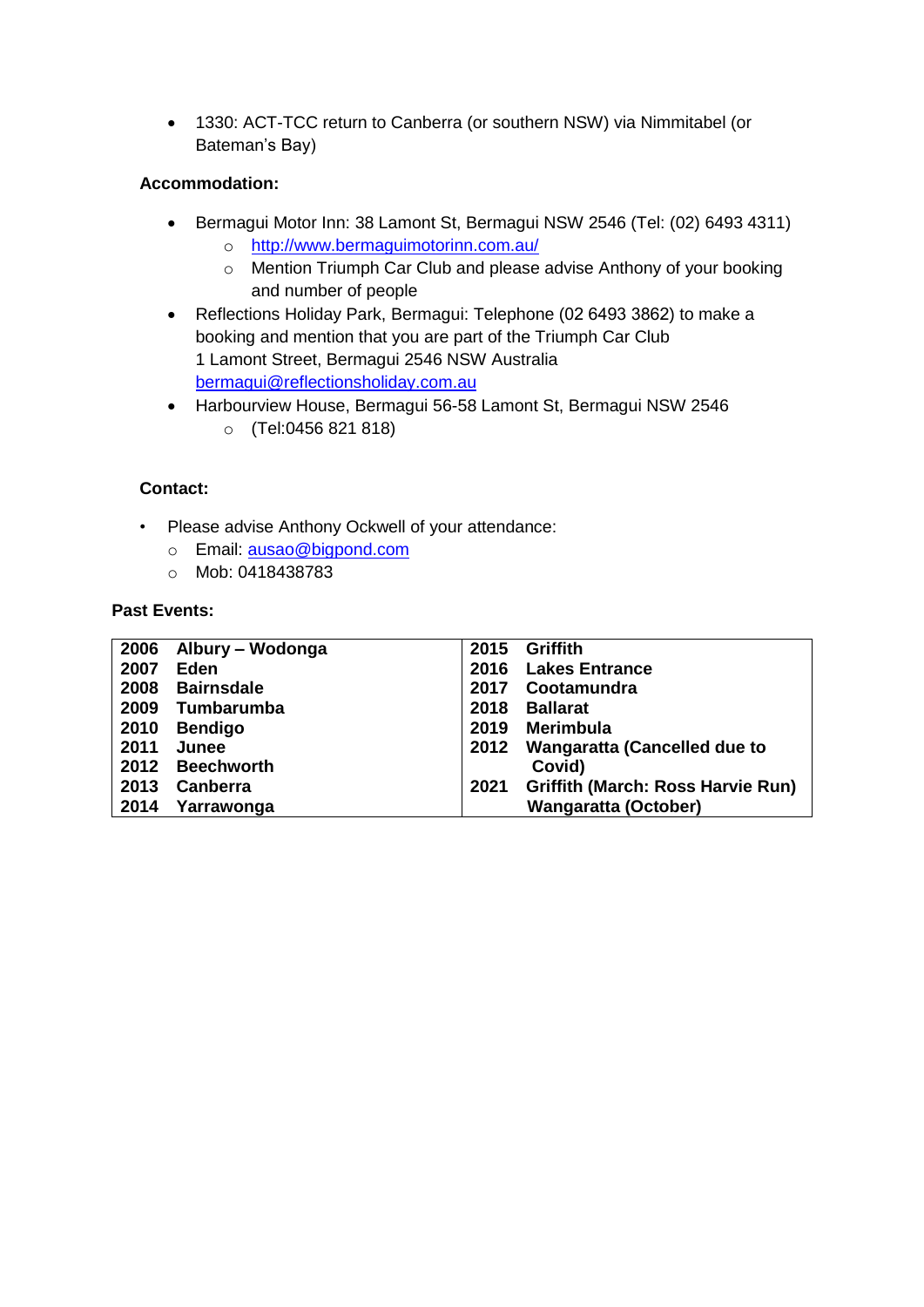#### **Friday 14 October: Bermagui to Wallaga Lake (7 min; 7.8 km) via Tathra-Bermagui Rd**

- Head west on Lamont St towards Tuross St (1.0 km)
- Continue onto Wallaga Lake Rd (6.8 km)

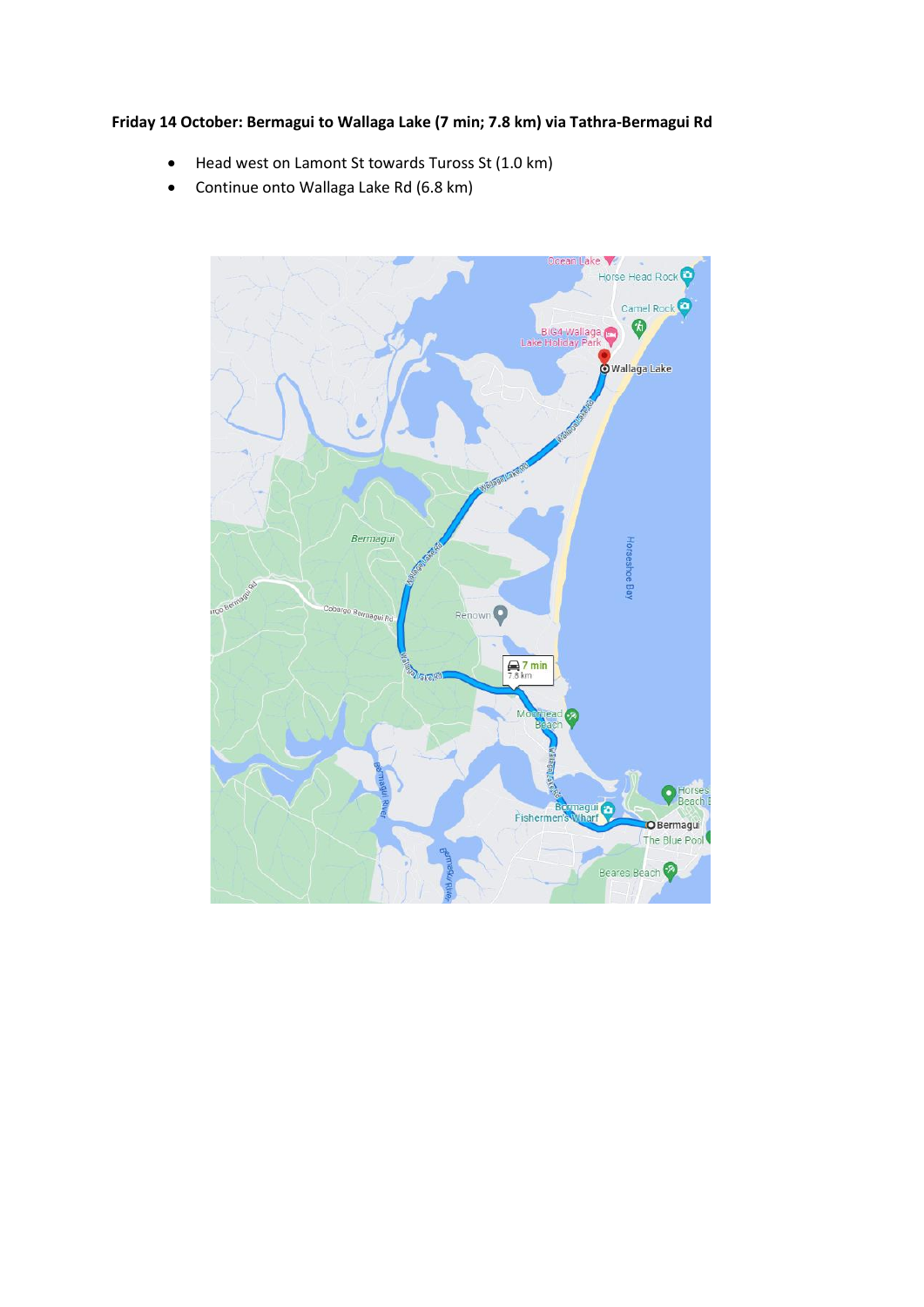- **Bermagui to Merimbula (Blue line)**
	- o Head south on Bunga St towards Young St (1.0 km)
	- o Continue onto Tathra-Bermagui Rd (41.2 km)
	- o Continue onto Andy Poole Dr (1.6 km) into Tathra
	- o Turn right onto Bega St (1.5 km)
	- o Continue onto Tathra Rd (2.7 km)
	- o Turn left onto Sapphire Coast Dr (20.5 km)
	- o Merimbula